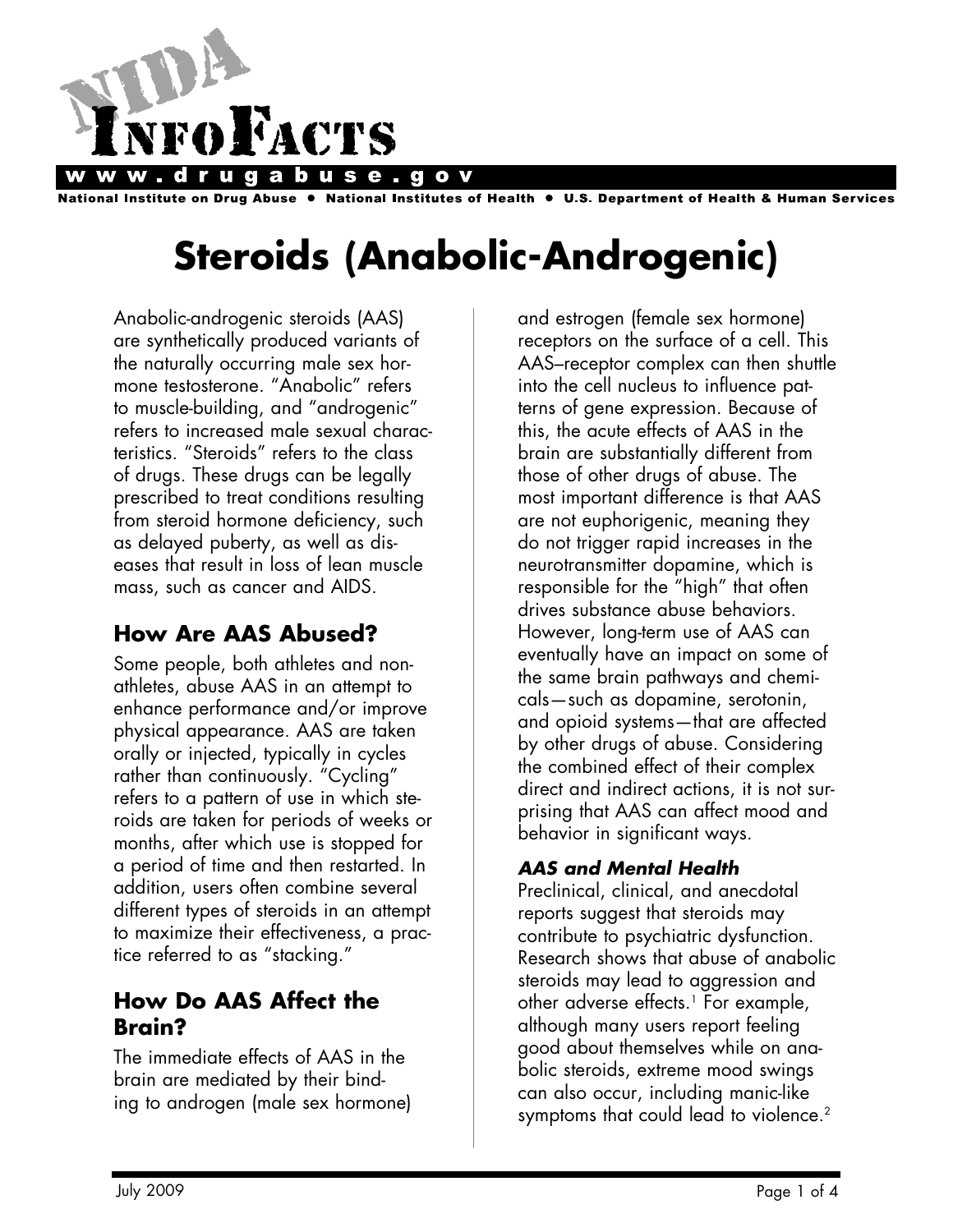

National Institutes of Health . U.S. Department of Health & Human Service

Researchers have also observed that users may suffer from paranoid jealousy, extreme irritability, delusions, and impaired judgment stemming from feelings of invincibility.

### *Addictive Potential*

Animal studies have shown that AAS are reinforcing—that is, animals will self-administer AAS when given the opportunity, just as they do with other addictive drugs.3,4 This property is more difficult to demonstrate in humans, but the potential for AAS abusers to become addicted is consistent with their continued abuse despite physical problems and negative effects on social relations.5 Also, steroid abusers typically spend large amounts of time and money obtaining the drug: this is another indication of addiction. Individuals who abuse steroids can experience withdrawal symptoms when they stop taking AAS—these include mood swings, fatigue, restlessness, loss of appetite, insomnia, reduced sex drive, and steroid cravings, all of which may contribute to continued abuse. One of the most dangerous withdrawal symptoms is depression—when persistent, it can sometimes lead to suicide attempts.

Research also indicates that some users might turn to other drugs to alleviate some of the negative effects of AAS. For example, a study of 227 men admitted in 1999 to a private treatment center for dependence on heroin or other opioids found that 9.3 percent had abused AAS before trying any other illicit drug. Of these, 86 percent first used opioids to counteract insomnia and irritability resulting from the steroids.<sup>6</sup>

## **What Other Adverse Effects Do AAS Have on Health?**

Steroid abuse can lead to serious, even irreversible health problems. Some of the most dangerous among these include liver damage; jaundice (yellowish pigmentation of skin, tissues, and body fluids); fluid retention; high blood pressure; increases in LDL ("bad" cholesterol); and decreases in HDL ("good" cholesterol). Other reported effects include renal failure, severe acne, and trembling. In addition, there are some gender- and age-specific adverse effects:

- For *men*—shrinking of the testicles, reduced sperm count, infertility, baldness, development of breasts, increased risk for prostate cancer
- For *women*—growth of facial hair, male-pattern baldness, changes in or cessation of the menstrual cycle, enlargement of the clitoris, deepened voice
- • For *adolescents*—stunted growth due to premature skeletal maturation and accelerated puberty changes; risk of not reaching expected height if AAS is taken before the typical adolescent growth spurt

In addition, people who inject AAS run the added risk of contracting or transmitting HIV/AIDS or hepatitis, which causes serious damage to the liver.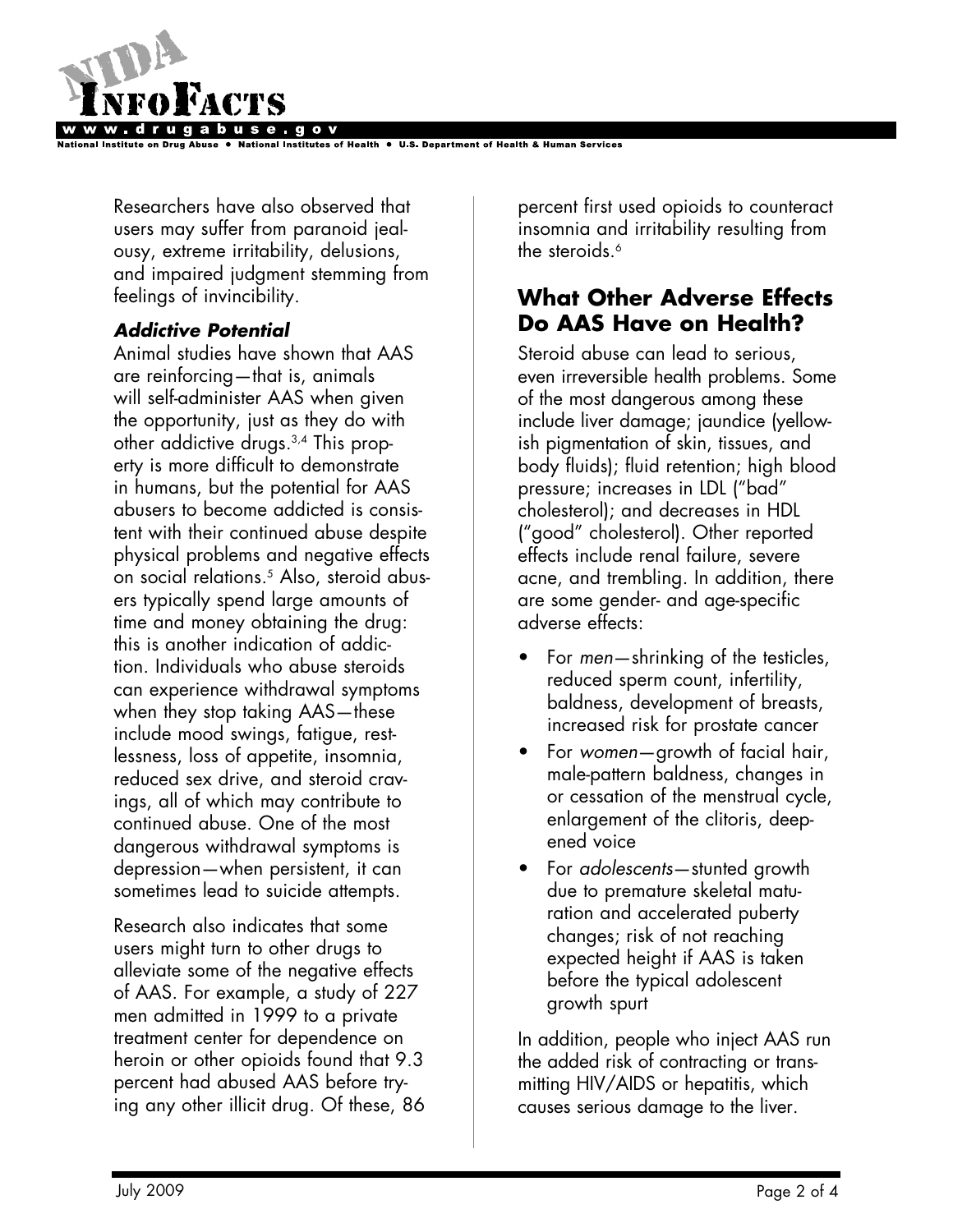

National Institutes of Health . U.S. Department of Health & Human Services

## **What Treatment Options Exist?**

There has been very little research on treatment for AAS abuse. Current knowledge derives largely from the experiences of a small number of physicians who have worked with patients undergoing steroid withdrawal. They have learned that, in general, supportive therapy combined with education about possible withdrawal symptoms is sufficient in some cases. Sometimes, medications can be used to restore the balance of the hormonal system after its disruption by steroid abuse. If symptoms are severe or prolonged, symptomatic medications or hospitalization may be needed.

## **How Widespread Is AAS Abuse?**

#### *Monitoring the Future Survey†*

Monitoring the Future is an annual survey used to assess drug use among the Nation's 8th-, 10th-, and 12thgrade students. While steroid use remained stable among all grades from 2007 to 2008, there has been a significant reduction since 2001 for

nearly all prevalence periods (i.e., lifetime,†† past-year, and past-month use) among all grades surveyed. The exception was past-month use among 12th-graders, which has remained stable. Males consistently report higher rates of use than females: for example, in 2008, 2.5 percent of 12th-grade males, versus 0.6 percent of 12thgrade females, reported past-year use.

#### *Anabolic Steroid Use by Students 2008 Monitoring the Future Survey* **8th Grade 10th Grade 12th Grade**

|                        | om vruue i | TVIII VIUUT | TZIII VIUUT |
|------------------------|------------|-------------|-------------|
| Lifetime <sup>tt</sup> | 1.4%       | 1.4%        | 2.2%        |
| Past Year              | 0.9%       | 0.9%        | 1.5%        |
| Past Month             | 0.5%       | 0.5%        | 1.0%        |

# **Other Information Sources**

For a list of street terms used to refer to steroids and other drugs, visit **www.whitehousedrugpolicy.gov/ streetterms/default.asp.** 

For additional information on the effects of anabolic-androgenic steroids and information on healthy alternatives, please visit NIDA's Web site on steroids, **www.steroidabuse.org.**